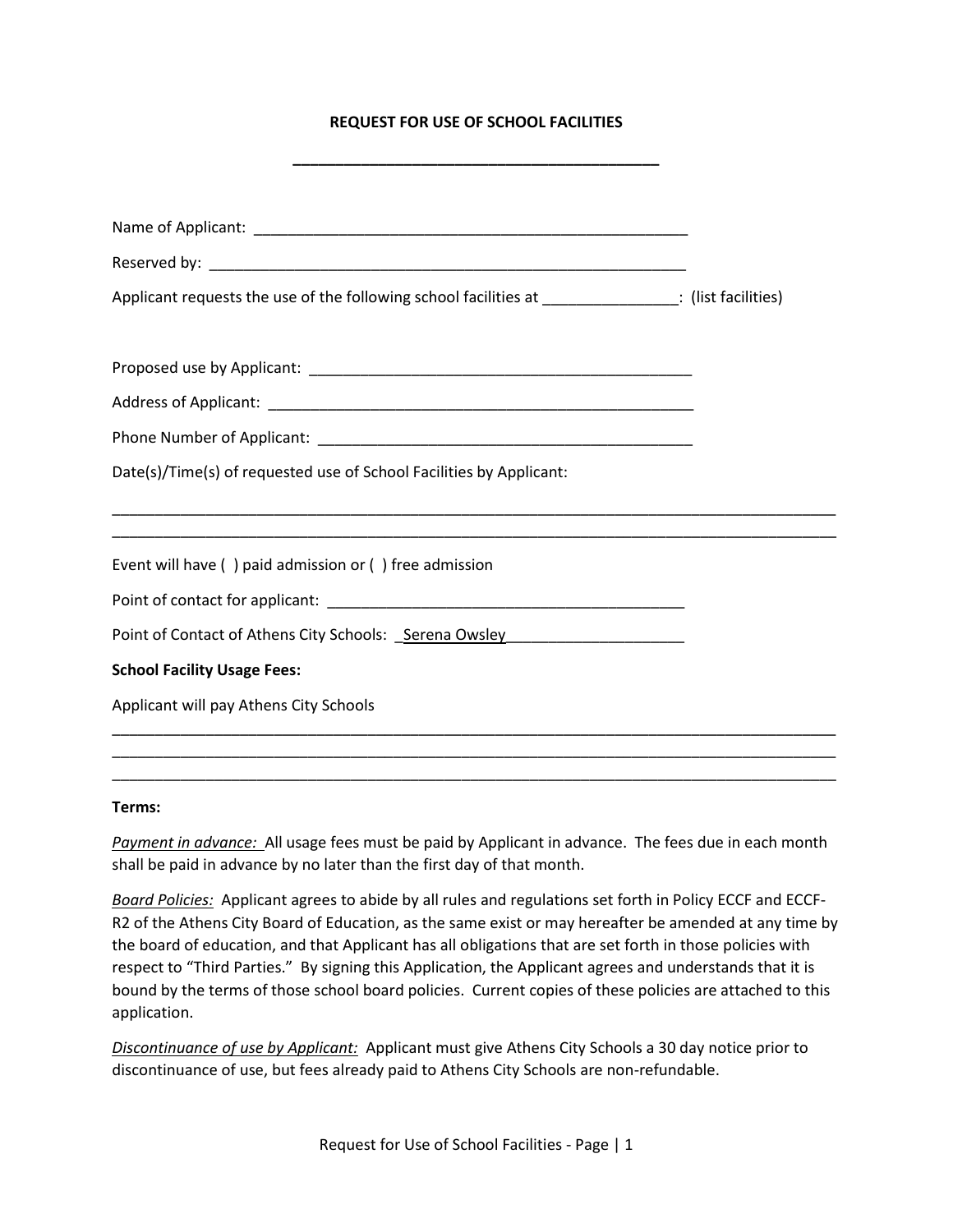*Discontinuance of use by Athens City Schools:* All special use permits are subject to immediate cancellation if it is discovered that information in an application for use was misrepresented. If the use of the School Facility is discovered to be contrary to board policy, the permit is subject to immediate cancellation by the Superintendent (and/or his designee(s)) as stated in Board Policy ECCF. Special use permits are subject to cancellation with a 30 day notice to the Applicant.

*Use of lighting and A/V equipment:* Applicant may utilize Athens City Schools' lighting and audiovisual equipment in the auditorium and dining area of the School Facilities. Applicant has permission to "tie in" with their upgraded equipment and staff with their paid professional team.

*Custodial Services:* If, in Athens City Schools' discretion custodial services are needed in connection with the use of the School Facilities, then Athens City Schools may require a fee for the same pursuant to Policy ECCF. Applicant may also elect to use Athens City Schools' custodial services at a rate of

*Promotional materials:* Any advertisement or promotional materials relating to Applicant's use of the School Facilities will contain the following statement: "THIS IS NOT A FUNCTION OF OR THE CITY OF ATHENS." All advertising and promotional materials should list Applicant's phone number. The school's phone number may NOT be listed.

*Applicant's personal property:* Athens City Schools will not assume any responsibility for the damage or loss to the personal property of Applicant (or any of its members, guests, employees, agents, and/or invitees) relating to Applicant's use of the School Facilities. Athens City Schools reserves the right to remove or discard any items left behind at Applicant's expense.

*Damages:* Any damage to the School Facilities related to the Applicant's use are the responsibility of Applicant and will be charged to Applicant.

*Use Area:* Applicant's use will be restricted to the School Facilities and related hallways, entrances, and bathrooms.

## **Indemnification, Release of Claims, and Insurance**

\_\_\_\_\_\_\_\_\_\_\_\_\_\_\_\_\_\_\_\_\_\_\_\_.

Applicant does herby release and hold harmless the Athens City Board of Education (the "Board"), its individual board members, employees, officers, and agents, from any claims or causes of action for any injuries or damages to any persons or property, including but not limited to attorney's fees and court costs incurred by Board in defending any such claims, arising from or relating to the use and/or occupancy of any property of the Board by the Applicant, or any of its members, participants, and/or invitees, in connection with this "Request for Use of School Facilities," and Applicant does hereby release and hold harmless the Board, its individual board members, employees, officers, and agents from any such claims or causes.

Applicant represents to the Board that it has acquired insurance that protects Applicant, the Board, and the Board's officers, agents, and employees from any liability relating to the Applicant's use of Board property. Such insurance has limits of liability that are not less than \$1,000,000 per occurrence, bodily injury and property damage combined, and \$1,000,000 in the aggregate. Applicant represents that the Board, its employees, officers, and agents are named as additional insureds with respect to such policy.